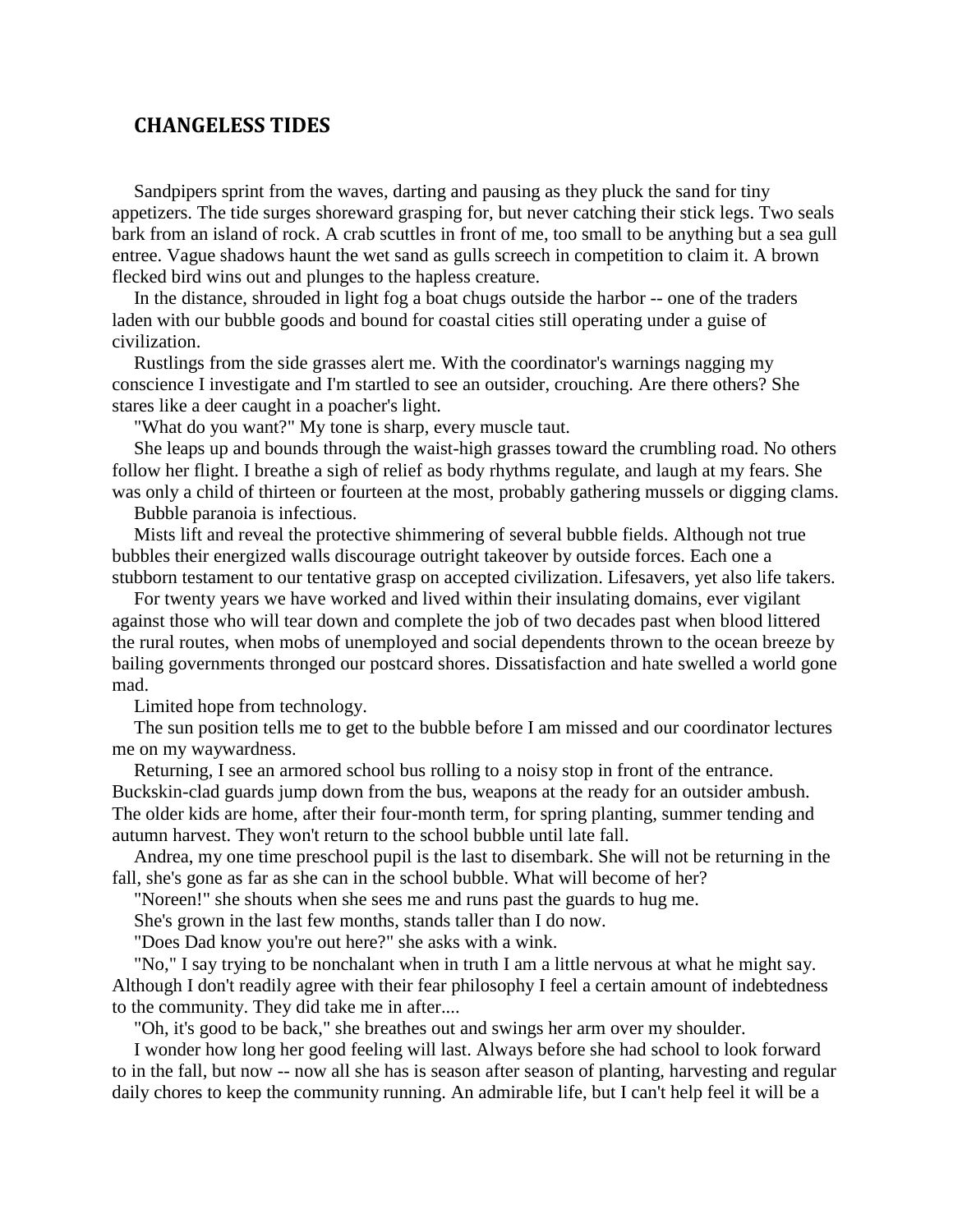defeating one for Andrea. Yet, I'm glad she's back. There is no one else I can talk to with any sense of kinship.

The entrance guard scowls at me. I nod and smile. Many years before he was also one of my pupils, but never as promising as Andrea.

We reach Andrea's house and she insists I come in. I do so reluctantly, never feeling comfortable in the sprawling ranch style. The coordinator walks from the workshop as soon as he hears Andrea and greets her with a bear squeeze.

His expression tightens upon seeing me. "I understand you were out on the beach today without any escort or side arm." I roll my eyes heavenward. He rolls his in exasperation. "How many times do we have to tell you it's dangerous out there?"

"Such is the price of freedom," I blurt without thinking.

His face darkens, premature wrinkles deepen. Verbal explosion looks imminent. "One of these days that price may be much higher than you're willing to pay."

I leave. The discussion is an old one and I am uninterested.

My house is just a hundred feet down the road. It's an old two story bell-roofed Victorian, complete with gingerbread frontage. I'll never forget the look of delight on my mother's face when she showed it to us for the first time so many years ago.

For years she longed for such a house overlooking the ocean. One of her many dreams. Another dream had been a place to call home. I wonder if the only reason I remain is to keep her one and only realized dream alive. Shuddering at the decrepit verandah I turn swiftly down the walkway to the back door where memories do not plague.

Old Chester greets me with a wag of his tail. "Hello, old pup," I say and check my energy ration meter. Lots left for some frivolous stereo activity. The stereo, although old, works well and the sound is full. A little Gustav Holtz Die Planeten revives my spirit, a little homemade wine plays tonic to my nerves.

Stretching out on the sofa I look around at the eclectic collection of three generations, moved from house to house over the course of a century. I reminisce about family and friends and possibilities missed; only checking myself when that inner voice chastises foolish meanders of what might have been. My mother would frown at such thinking. "This life should be lived, Noreen, not wished over." I wonder what she would say about my life. Productive and safe. Too safe? But I am needed, and as that thought enters so does the maternal voice. "No one is indispensable. Life goes on." There is now one who could perform my teaching responsibilities of the three to ten year old children.

I sip my wine and treat my ears to the lilting tones of Gustav's Mercury and wonder what it would be like to abolish the safety net. My mind wanders to the girl on the beach. She has no safety net and survives.

Chester barks a feeble eruption and scrambles to his arthritic feet informing me of company. He trots out to the kitchen and brings Andrea back with him.

"You haven't eaten supper yet?" she asks.

"Supper?" I repeat and look at the grandfather clock. Six p.m. Strange how the hours float by. Signs of age? I'm not really hungry anyway so I pour out the end of the wine.

"You don't mind some company do you?" She stands on the kitchen/living room border.

I try to smile encouragement. "Of course not. I look forward to it. Please sit down, Andrea." I drink. "Your father must be in a better mood to allow you out."

"I'm eighteen, Noreen. I don't need his permission."

"My mistake. Wine?" I hold up the empty bottle. Plenty more in the basement.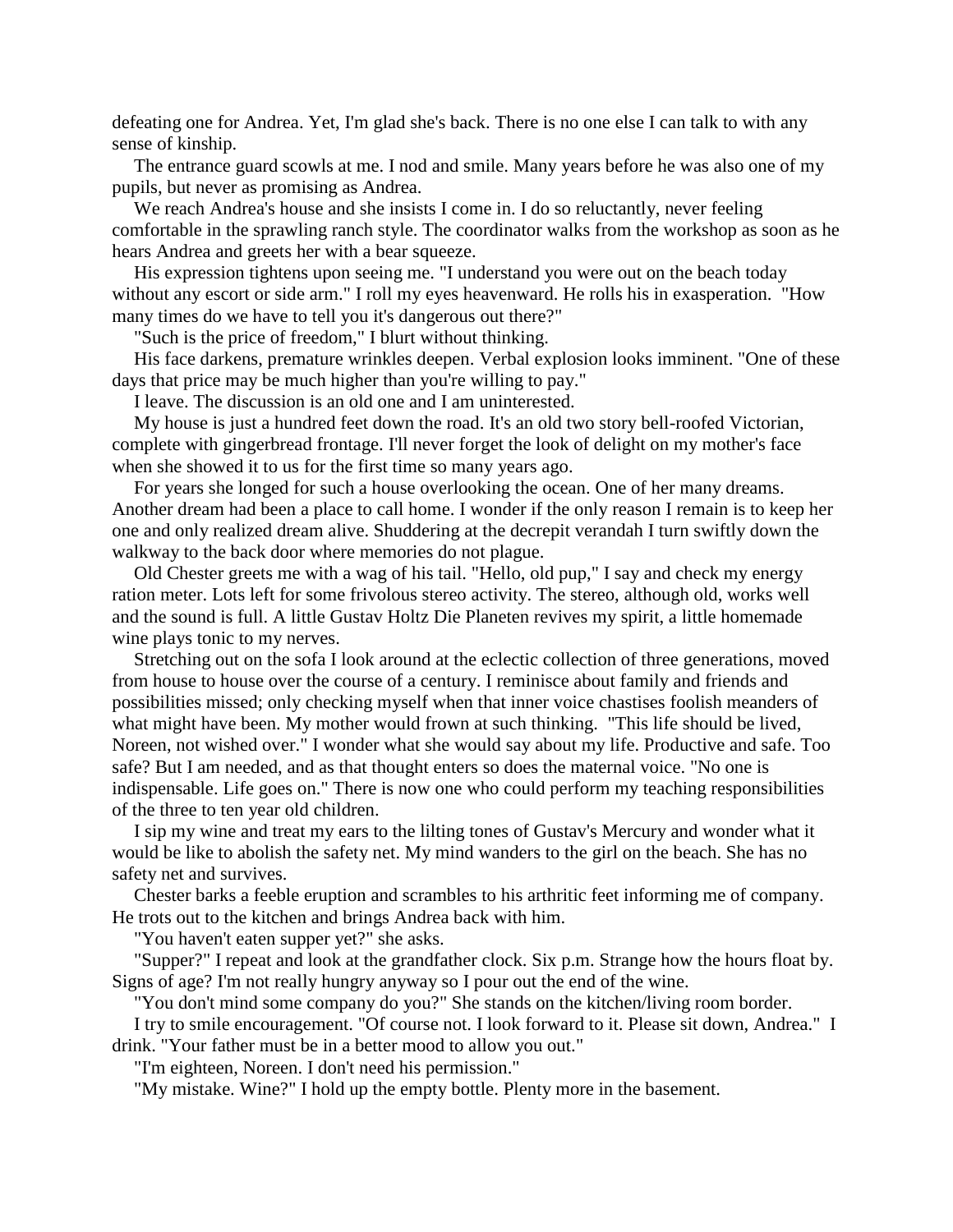"No thanks." She sits in the old rocker. A little piece of Europe my mother brought back years before when Europe glowed and sang with individuality. "It hasn't changed much," she comments.

"I never move the furniture anymore," I answer. "Chester's weak eyes can't take it. He keeps bumping into things."

"Not just in here -- the whole place," she states waving her hand at the outside scenery.

"Nothing ever changes here," I say.

"Why?"

"Why?" I ask, temporarily perplexed. "Because change scares them."

"It didn't use to scare you," she challenges.

I sit up straight and suck the bottom out of the wineglass. Dissatisfaction is setting in much sooner than I expected. A good thing if something could be done about it. A bad thing, a very bad thing when nothing can be done.

"Do you remember that community meeting when I was ten?" She stares at me. I shake my head. "Of course you remember," she prompts. "When we all gathered together to discuss how we might expand the bubble. We were running out of room because children were growing up and two couples were just married. Ideas ranged from trading for new generators so we could enfold more of the outside houses, to resettling four couples to other bubbles." She leans forward in the rocker. "You suggested getting together with some of the outsiders and setting up a treaty - - peace plan." She chuckles. "I'll never forget the glorious silence that followed."

Yes, I remember. I also remember how quickly they recovered from their unusual silence and pointed out I remained secure only because of their good graces.

Anger begins to overpower the pleasing effects of the wine and music as memory returns.

Although I had practically grown up in the area, my family wasn't ancestral. The generation bond of the village usually didn't allow interlopers no matter how useful or productive. My mother warned me of this years before. "Noreen, we will never be accepted here. Oh, they are polite enough and sometimes helpful, but we will never belong." Funny, it never bothered her. More anger tightens and stresses each muscle as another memory forces through. A pyre in the back burns bright and savage. The local graveyard was forbidden us.

"What happened to that spirit?" Andrea interrupts.

Swallowing bitterness I shrug and begin to wonder about the eight years since that meeting. Has it really been eight years? "It's their community, not mine. I'm just along for the ride."

"You have every bit as much right as they do." She jumps up from the rocker and paces over to the window lined with tomato and green pepper seedlings. "You're becoming one of them."

The statement grates my nerves, but she's probably right.

"They have never listened to me and never will," I defend.

"So?" she whirls from the window. "It never stopped you before."

"What's wrong, Andrea?"

"I don't know," she grumbles and slumps back in the chair. "I guess I look around and see them and know this is it. I always hoped you'd change things before I got to this point."

"Why don't you change things?"

"Me?" She looks surprised. "They wouldn't listen to me. I'm just a kid," her eyes widen. She springs out of the chair. "I better go. Have to be up early. We're tilling the gardens for planting. "Andrea?"

"Yeah?"